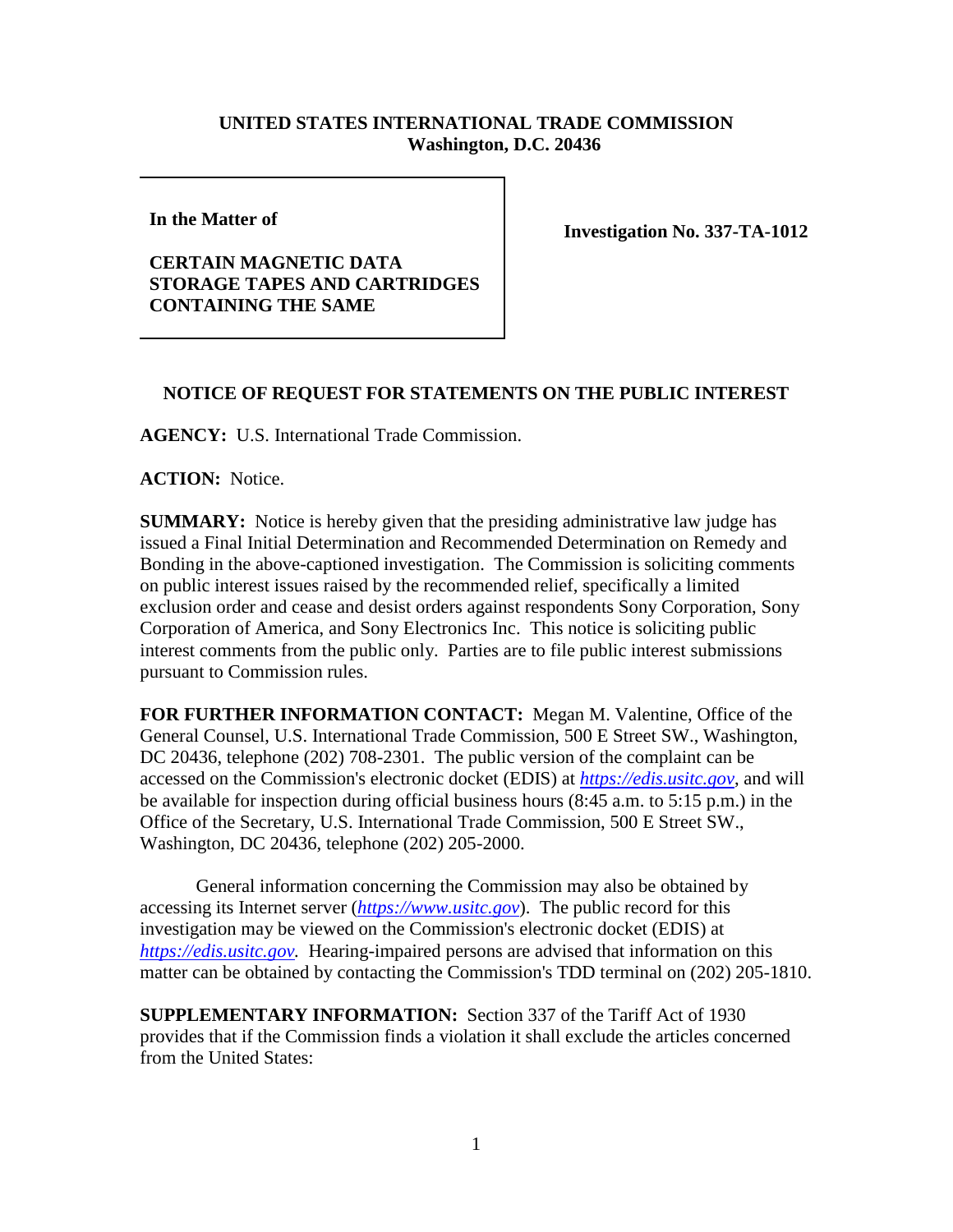unless, after considering the effect of such exclusion upon the public health and welfare, competitive conditions in the United States economy, the production of like or directly competitive articles in the United States, and United States consumers, it finds that such articles should not be excluded from entry.

19 U.S.C. 1337(d)(1). A similar provision applies to cease and desist orders. 19 U.S.C.  $1337(f)(1)$ .

The Commission is interested in further development of the record on the public interest in these investigations. Accordingly, parties are to file public interest submissions pursuant to pursuant to 19 CFR 210.50(a)(4). In addition, members of the public are hereby invited to file submissions of no more than five (5) pages, inclusive of attachments, concerning the public interest in light of the administrative law judge's Recommended Determination on Remedy and Bonding issued in this investigation on September 12, 2017. Comments should address whether issuance of a limited exclusion order and cease and desist orders in this investigation would affect the public health and welfare in the United States, competitive conditions in the United States economy, the production of like or directly competitive articles in the United States, or United States consumers.

In particular, the Commission is interested in comments that:

- (i) explain how the articles potentially subject to the recommended orders are used in the United States;
- (ii) identify any public health, safety, or welfare concerns in the United States relating to the recommended orders;
- (iii) identify like or directly competitive articles that complainant, its licensees, or third parties make in the United States which could replace the subject articles if they were to be excluded;
- (iv) indicate whether complainant, complainant's licensees, and/or third party suppliers have the capacity to replace the volume of articles potentially subject to the recommended exclusion order and/or a cease and desist order within a commercially reasonable time; and
- (v) explain how the limited exclusion order and cease and desist orders would impact consumers in the United States.

Written submissions from the public must be filed no later than by close of business on October 10, 2017.